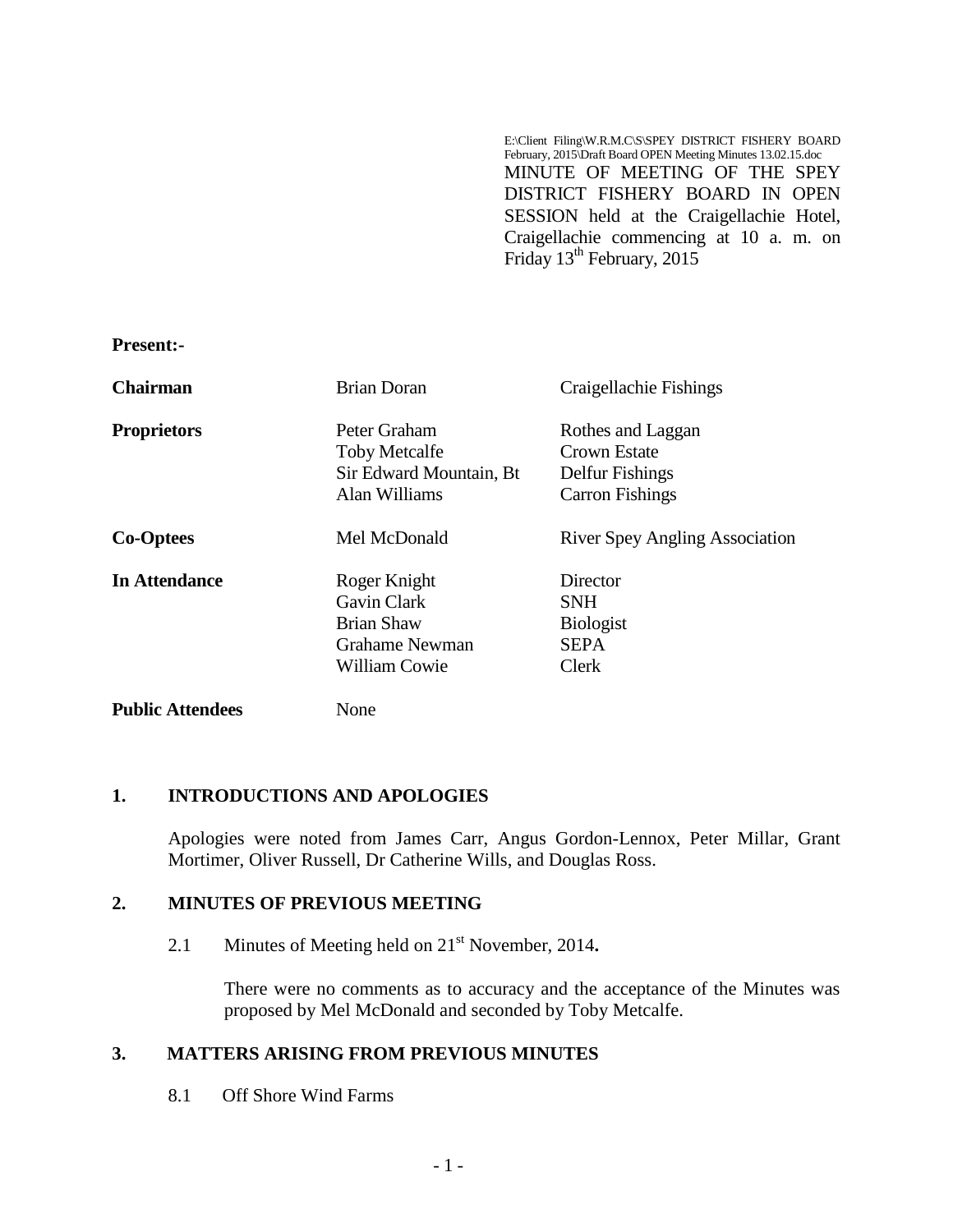Sir Edward Mountain raised concerns regarding the apparent exclusion of local District Fishery Boards from the ASFB approach. The Director indicated that he had raised the matter with the ASFB who had denied that the local Fishery Boards were being excluded from the process and this was supported by the experience of Alan Williams.

## **4. DIRECTOR'S REPORT**

The Director's Report presented at the meeting was as attached but the following additional points arose using numbering in the Director's Report:-

| 2  |     | <b>Water Abstraction</b>                                                                                                                                                                  |
|----|-----|-------------------------------------------------------------------------------------------------------------------------------------------------------------------------------------------|
|    | 2.1 | Rio Tinto Alcan                                                                                                                                                                           |
|    |     | Photographs of the "Heck" on the River Markie had been provided<br>in the Annual Report.                                                                                                  |
| 3  |     | <b>Salmon and Grilse rod catches</b>                                                                                                                                                      |
|    |     | The numbers caught in 2014 amounted to 4,563 with a 92% release<br>rate, compared to an 88% release rate in 2013.                                                                         |
| 4  |     | <b>Sea Trout rod catches</b>                                                                                                                                                              |
|    |     | The numbers caught in 2014 amounted to 2,511 with an 81%<br>release rate up from 76% the previous year.                                                                                   |
| 5  |     | <b>Habitat management</b>                                                                                                                                                                 |
|    |     | It was noted that the Board were the main driver for the whole of<br>the Spey Catchment Initiative and had coordinated the various<br>sponsors involved.                                  |
|    |     | The Director also reported that a visit to the Allt Bhran by a<br>Professor who could provide specialist advice in sediment<br>management was now to proceed, having been funded by SEPA. |
| 11 |     | <b>Seal Management</b>                                                                                                                                                                    |
|    |     | The Director reported that the quota had been reduced from 60 grey                                                                                                                        |

and 10 common seals to 40 grey and 5 common. This was principally as a result of the failure of some other Boards in the Moray Firth to fulfil quotas and was very disappointing. The view of the Director was that if this continued it would be difficult to justify a case for controlling predators if participating Boards did not fulfil quotas. The Director advised that a meeting between the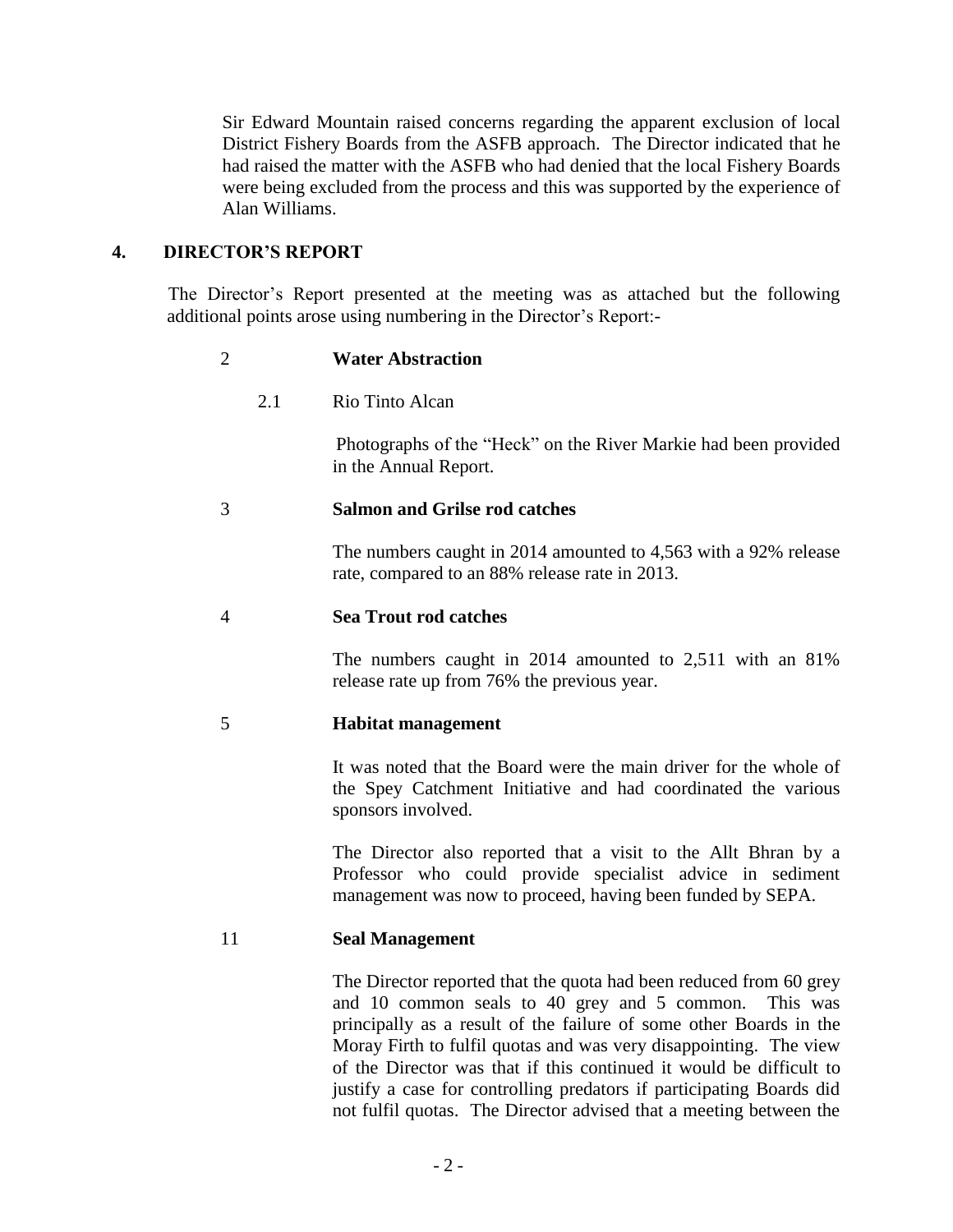various Boards was about to be arranged at which the importance of fulfilling quotas would be stressed.

# 12 **Ranunculus**

In response to enquiry, Gavin Clark of SNH advised that there were issues in conducting a trial of Roundup Pro-biactive and Topfilm on an SAC river and there might have to be a trial under laboratory conditions before a trial took place on the main river.

Gavin Clark was pressed to confirm whether laboratory trials would now start immediately, but in response he advised there were various issues to be addressed, including the cost of the trial. He reported that the various rivers involved had decided to review the trial on the River Don in the first instance to judge the efficacy of the treatment. The Biologist felt that it was important to move towards trials on the Spey. It was encouraging was that the matter was now proceeding and there was a possibility that, given the right conditions, a trial would take place on the Spey in due course.

Board Members felt that it was important that the Scottish Government should also contribute to the cost of the trials. The Biologist indicated that it was likely that before any full scale trial took place on the Spey there would require to be a toxicity test, but only once the efficacy of the mixture had been proven.

# **Questions**

The Director then invited any questions on his report. The following arose:-

- Sir Edward Mountain enquired whether discussion of the ASFB would take place within this meeting or the Closed Session and it was decided to discuss this within the Closed Session.
- Alan Williams raised the question of sediment management at Spey Dam and it was noted that the Professor who was to visit the Allt Bhran was an expert in sediment and his visit would be an important start. He again noted that funding had been provided from SEPA for this to proceed.
- Net fisheries it was noted that USAN had recently pleaded guilty to all offences at a recent trial and that this would not have taken place without the Board's involvement. It was therefore important to continue vigilance to ensure that netting operations complied with their obligations.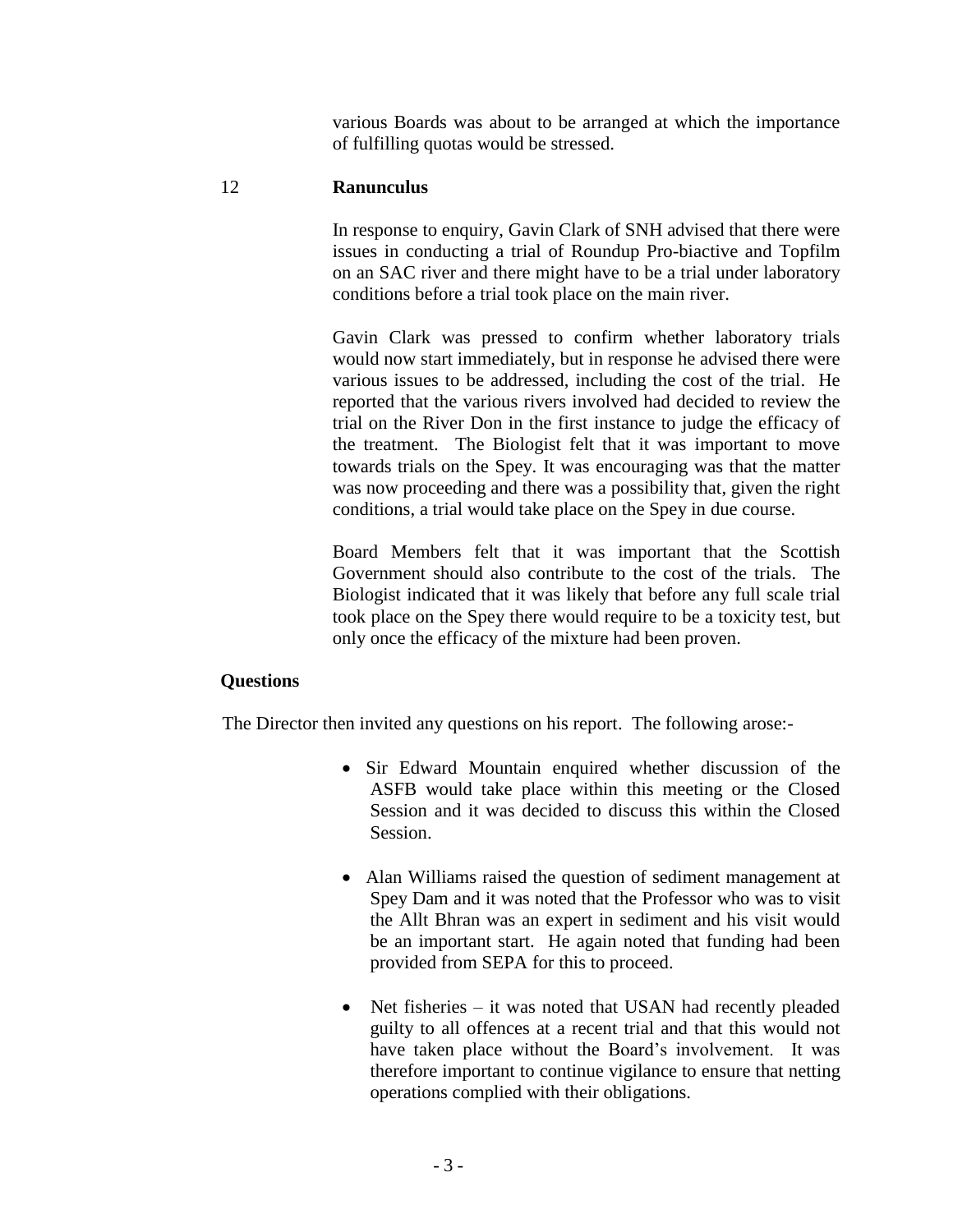• SSE – Peter Graham enquired whether there was any feeling from the Director as to what direction SEPA might now take, given that the original proposal had been withdrawn.

In response, the Director replied that there was no indication yet on which direction SEPA would go, although Alan Williams had heard that the Chair of the Tay Board was confident that there would be an agreement to re-water the River Garry. The positive aspect was that the whole issue had encouraged SEPA to take a much closer look at all water abstraction issues and they were to adopt a more holistic view. It was possible that if there was acceptance to allow rewatering of the Bhran then there would not also be a rewatering of the Tromie but in terms of the flow overall the result should be equal. In the meantime, it was a question of waiting to see what direction SSE would take.

• Pollution incident – Toby Metcalfe enquired whether there had been any recent pollution incidents.

In response, the Director advised that there had been some indications of relatively high phosphate levels affecting water quality in small areas, but no recent pollution incidents.

- Rio Tinto abstraction Peter Graham raised the possibility of a financial buyout of the Rio Tinto abstraction if it could be given a value. This may be something for the Board to consider if negotiations did not proceed satisfactorily.
- Seal Licence the Biologist expressed extreme frustration that the quotas had not been met by other rivers within the system and was concerned that seal numbers, even in small quantities, could decimate fisheries. It was suggested that each Board should revise their list of Nominated Marksmen and a higher priority afforded to this issue by each Board, although it was recognised that in some areas rivers passed through areas of dense human population which restricted shooting. The Director confirmed that all of these issues would be addressed at the forthcoming seal management meeting.
- Predatory Birds Mel McDonald expressed the view that the numbers counted for predatory birds were well below their real level, but it was recognised that the staff could only provide the numbers of birds on the days that counting actually took place. The Director advised that the position adopted by the authorities was a policy of shooting to scare, but including limited lethal control.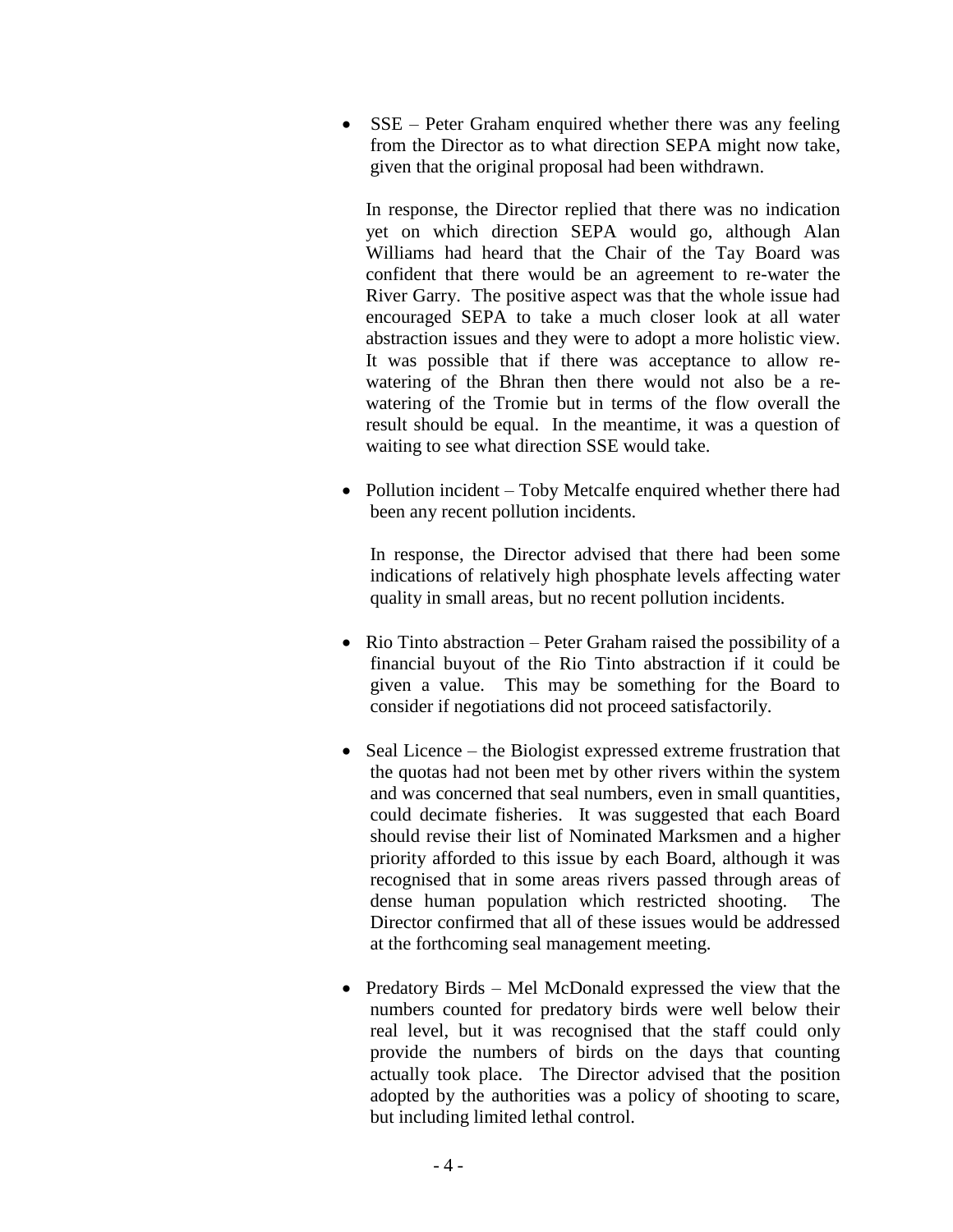## **5. Spey Foundation Report**

Peter Graham outlined the principal areas that had been discussed at the meeting the previous morning as follows:-

5.1 Constitution

It was noted that the constitution would be adjusted and that Sandy Smith had now retired and a vote of thanks had been recorded. Simon Crozier had been assumed to the Committee and would provide very useful contributions.

### 5.2 Biologist's Report

There were a number of reports which had been presented to the Committee Meeting which the Foundation Committee Members recognised were very important and should be disseminated widely. In particular, there was a report on the incidence of the number of spates and their increasing ferocity. This has been corroborated by Alistair Stephen in a report on the operation of dams within the SSE network. In addition, the NASCO salmon assessment tool was beginning to demonstrate transition between later year stocks and spring stocks when read in conjunction with historical catch data.

There was considerable discussion on the difference between the in-river and marine environment, which was opportune given the proposed offshore wind farm proposals. The Committee recognised that it was important to increase focus on the marine environment, which was where the majority of the issues lay.

### 5.3 Summary

The Committee had recognised the need to have the important information circulated to as wide an audience as possible and this may involve convening a conference to publicise and focus on some of the reports. In addition, the emphasis of the Foundation's research would increasingly be on the marine environment.

This approach was supported by Board Members and in particular Toby Metcalfe noted that the marine environment appeared not to be sufficiently regarded by the Scottish Government. Alan Williams anticipated that the marine environment would be a fundamental part of the new legislation also.

Toby Metcalfe suggested that not only should there be a conference and wider distribution of the briefings, but the Committee should consider other more modern methods of publicity such as social media to demonstrate that the Foundation is focusing on the key issues of material concern which are largely being ignored by the Scottish Government. Peter Graham agreed and one of the